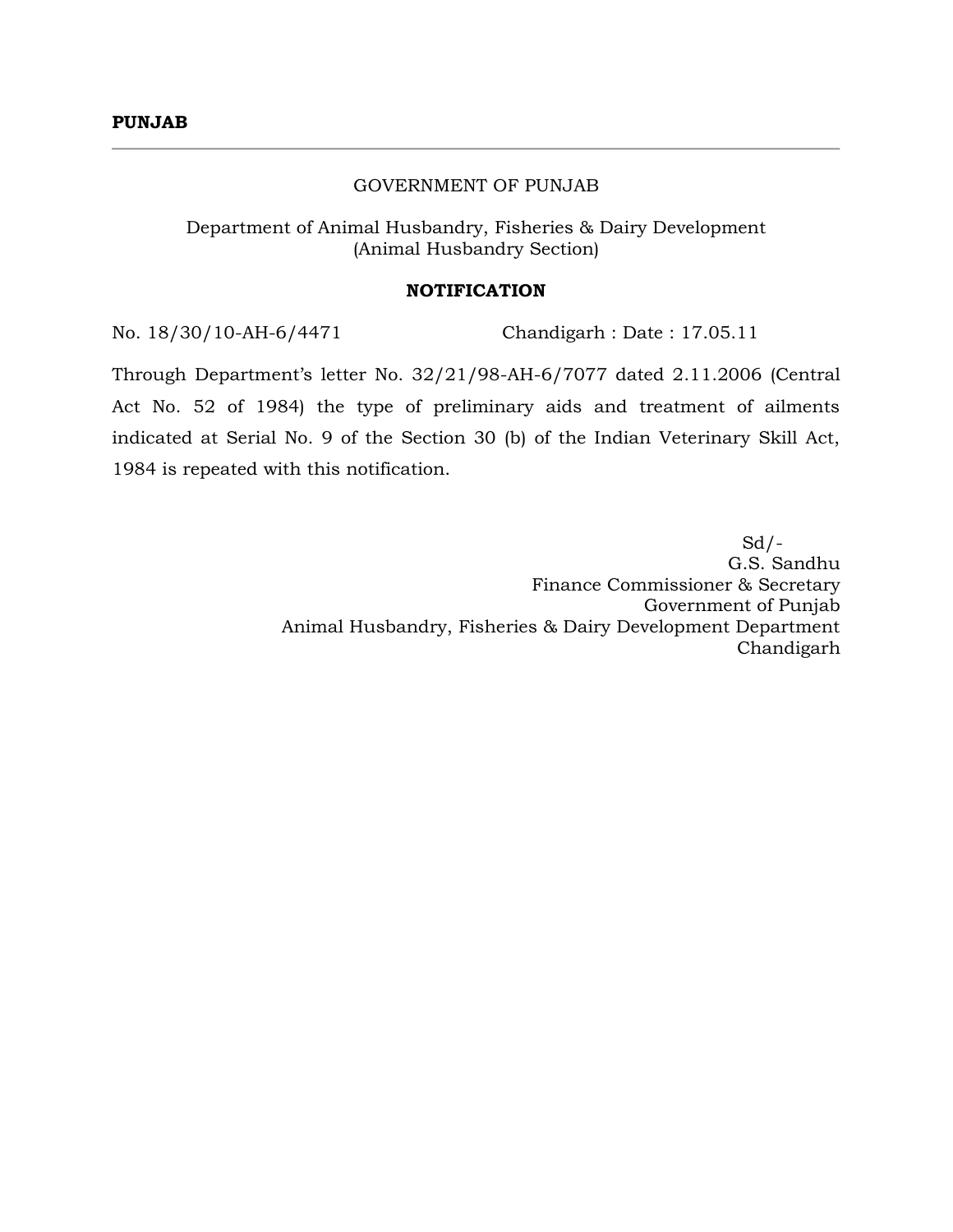### GOVERNMENT OF PUNJAB

# Department of Animal Husbandry, Fisheries & Dairy Development (Animal Husbandry Section)

### **NOTIFICATION**

The 2nd November 2006

No 32/21/98-AH (6)/ 7077 In pursuance of the provisions of the explanation given below the proviso to clause (b) of Section 30 of the Indian Veterinary Council Act, 1984 (Central Act No.52 of 1984), the Governor of Punjab is pleased to specify the following types of preliminary aids and in the treatment of ailments for the purposes of the aforesaid Explanation, namely:

Sr.No Type of preliminary aids and treatment of ailments

- 1. The securing of animals
- 2. The drenching of medicines
- 3. The preparation of ointments
- 4. The compounding and dispensing of medicines
- 5. The sub-cutaneous and intra-muscular injection
- 6. The castration of farm ruminants
- 7. The spray of animals/birds for control of ectoparasites
- 8. To vaccinate animals against contagious diseases to control diseases and to take timely veterinary aid measures under the supervision of registered veterinary practitioner.
- 9. To perform artificial insemination in farm livestock and follow up the artificial insemination cases and maintain record.
- 10. The handling of superficial surgical ailments like wounds including sutured/ surgical wounds abscess, fistula etc.
- 11. The management of external/ superficial haemorrhage, burns using local applications of antiseptic lotions ointments etc.
- 12. To assist the Veterinary Officer in the surgical and gynecological operations/management.
- 13. The washing of mouth, hooves, feet, udder etc. with antiseptic lotions in conditions like foot and mouth diseases mastitis etc.
- 14. To provide first aid in non-infectious diseases like tympany, constipation, impaction, diarrhea and dysentery.
- 15. To provide first aid in:
	- i) Stomatitis;
	- ii) Indigestion;
	- iii) Anorexia;
	- iv) Sun stroke;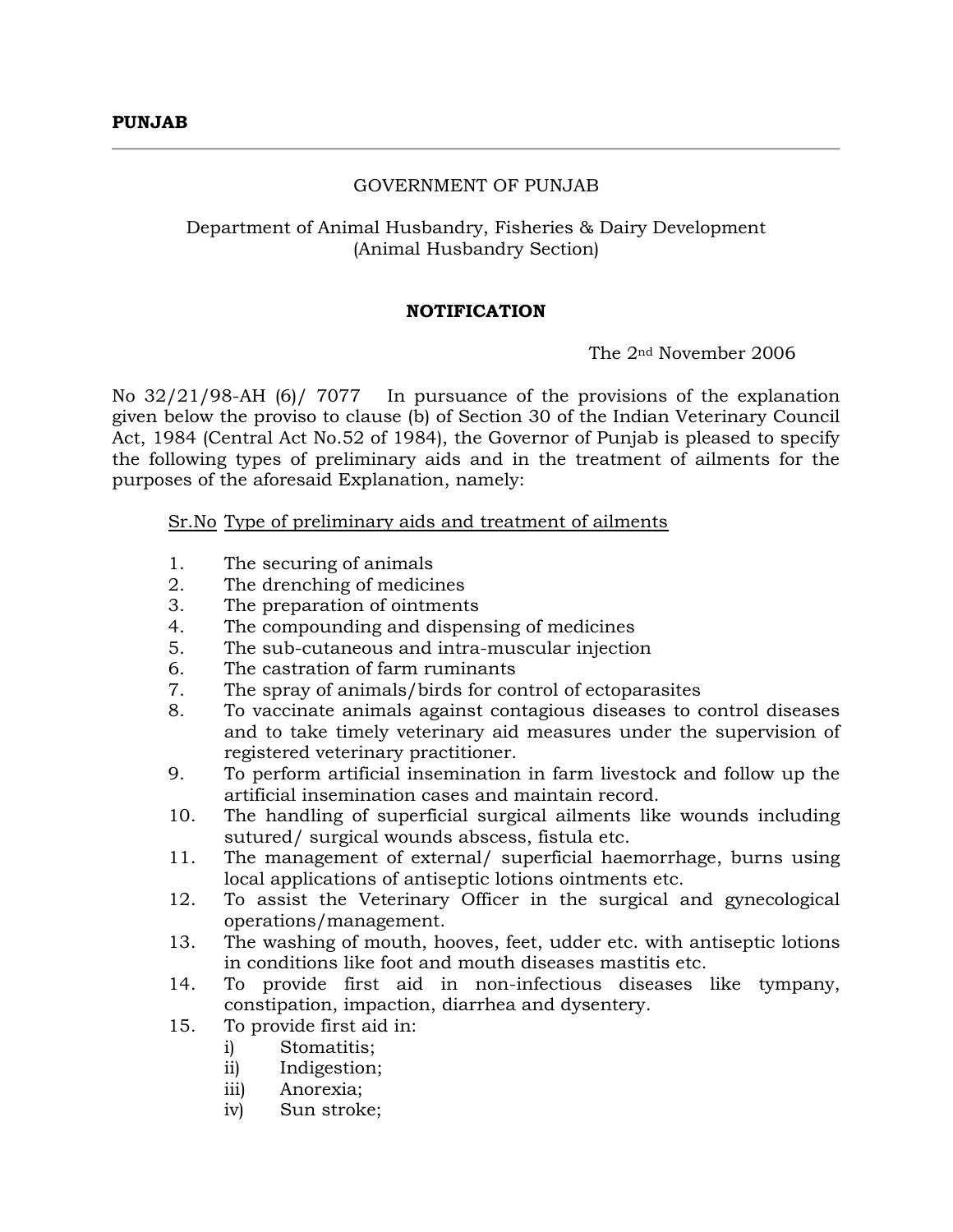- v) Lightning stroke;
- vi) Electric shock
- 16. Dehorning and tail docking
- 17. Treatment of horn injuries
- 18. Hoof trimming
- 19. Branding and tattooing
- 20. Tooth rasping
- 21. Herd registration
- 22. Use of Lugol's paint in animals not coming in heat
- 23. To provide first aid in case of prolapse of uterus
- 24. To provide first aid like analgesic and antipyretics in cases of fever and pain
- 25. Proper maintenance of equipments like  $LN<sub>2</sub>$  containers, refrigerators, microscopes and other equipments.
- 26. Proper maintenance of record of the institution, collection of various data regarding census operations and other activities as desired by the department;
- 27. Compilation and sending of various reports to the Veterinary Officer of the institution.

D.S. Bains, IAS Financial Commissioner Animal Husbandry Fisheries & Dairy Development, Punjab

No. 32/21/98-AH(6)/ 7078Chandigarh, dated the 2nd November, 2006

A copy with a spare attested copy is forwarded to the Controller, Printing and Stationary, Punjab, Chandigarh. He is requested to get the notification printed in the official Gazette and send 50 copies to this Department for record.

# $Sd/-$ Special Secretary to Government Punjab

No. 32/21/98-AH(6)/ 7079Chandigarh, dated the 2nd November, 2006

A copy is forwarded to the following for information and necessary action:

- 1. Private Secretary/Hon'ble Animal Husbandry Minister, Punjab
- 2. Private Secretary/Financial Commissioner, Animal Husbandry, Punjab
- 3. All Financial Commissioners and Secretaries to Government, Punjab